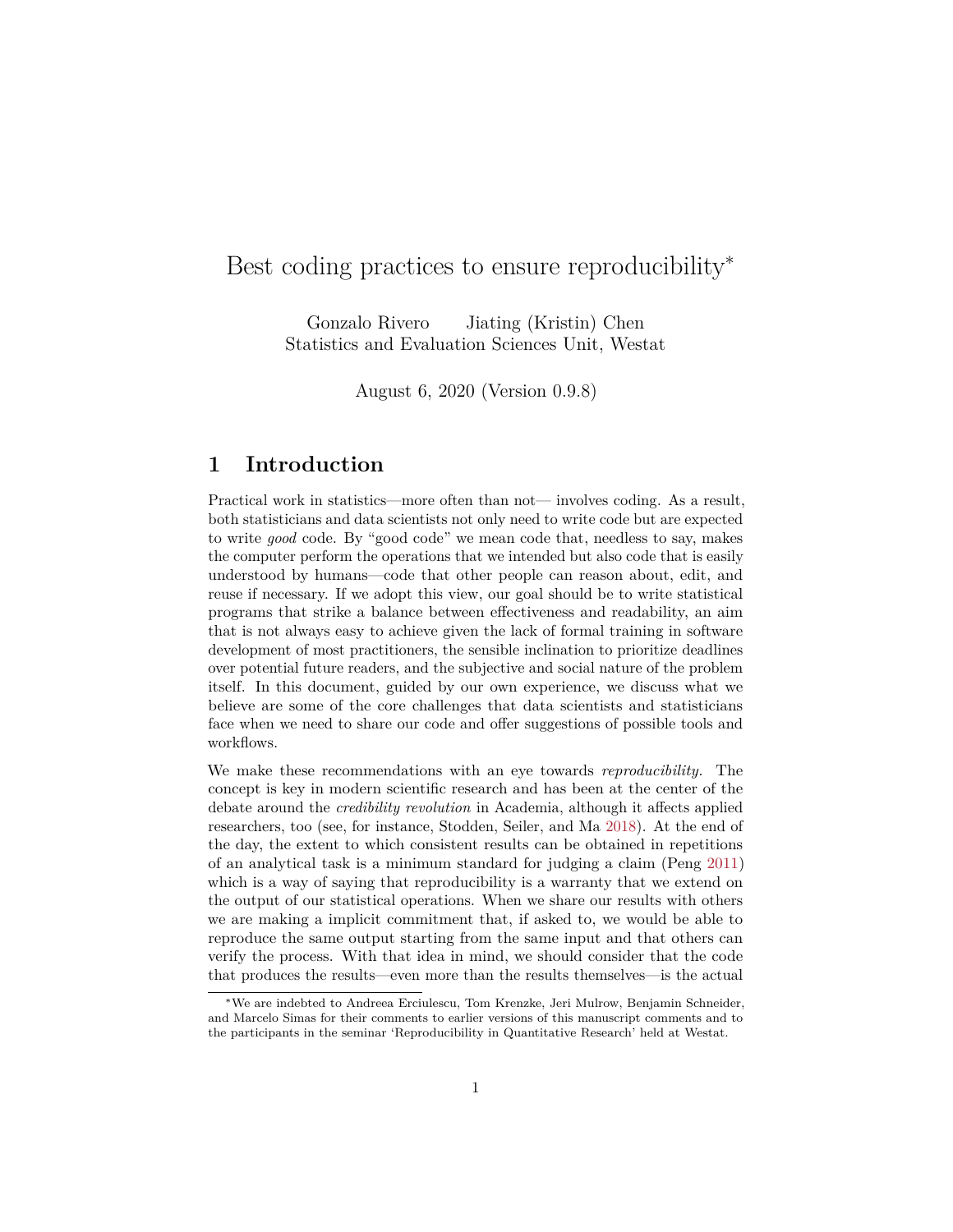product of research activity (McElreath [2018,](#page-8-2) 443). Our goal in preparing this document is to make the process of writing reproducible code easier so that our colleagues, team mates, clients, and the scientific community at large can use our results and methods (Barnes [2010;](#page-7-0) Martinez et al. [2018\)](#page-8-3). In this, we acknowledge that *practical* reproducibility, by which we mean "enabling others to reproduce results *without difficulty*" (Project Jupyter et al. [2018,](#page-8-4) 113, the emphasis is ours), is still the main barrier to the adoption of a reproducibility framework.

We have divided our recommendations in two parts. In the first one, we talk about good coding practices for statistics and data science. We make suggestions that are fundamental enough to cover all types of statistical products. In the case of analysis and modeling, the final output may be a report that perhaps will need to be revisited as data changes or as we try different modeling approaches. In this case, goodf code is code that makes it possible for other users—and ourselves in the future—, not only to verify what has been done but also make contributions. When we produce survey estimates, good code means that clients can inspect and reproduce which will imply also the ability to run our code themselves. When the goal is to produce statistical tools, we are squarely in the terrain of software development and our standards should align with those that are common among software engineers. In all these cases, our code will benefit from following some of the standard practices we list.

The second part of the document focuses on reproducibility and the tools that we can use to make our code more stable, portable, and easier to share (Boettiger [2015\)](#page-7-1). Here our target is to facilitate a workflow that allows us to provide our users with a way to replicate the computation environment (Tatman, VanderPlas, and Dane [2018\)](#page-8-5). In this discussion, it is important to keep in mind that there is more than one way to make our code reproducible and that the standard of reproducibility we choose to apply should be a negotiation between us and our users. To put it in a different way, the recommendations in this second section are not intended to be taken as a monolith but rather as suggestions that can be combined modularly depending on the specific needs of the project.

In both parts, our recommendations emphasize tools from the ecosystem of the R language. However, we believe that the overarching ideas apply more generally to other open source tools.

A final note is in order. While we should certainly use whatever tool can help us, it is our view that reproducibility is first and foremost a problem of *workflow and process*—of how we use the tools, of how we structure and develop a project, of adopting habits that push us to think about others when writing code. From this point of view, we are persuaded that reproducibility is not a burden but rather a beneficial concept that can help us increase our productivity and confidence in what we do (Sandve et al. [2013\)](#page-8-6) by adopting a mode of thinking that prompt us to put ourselves in the shoes of others.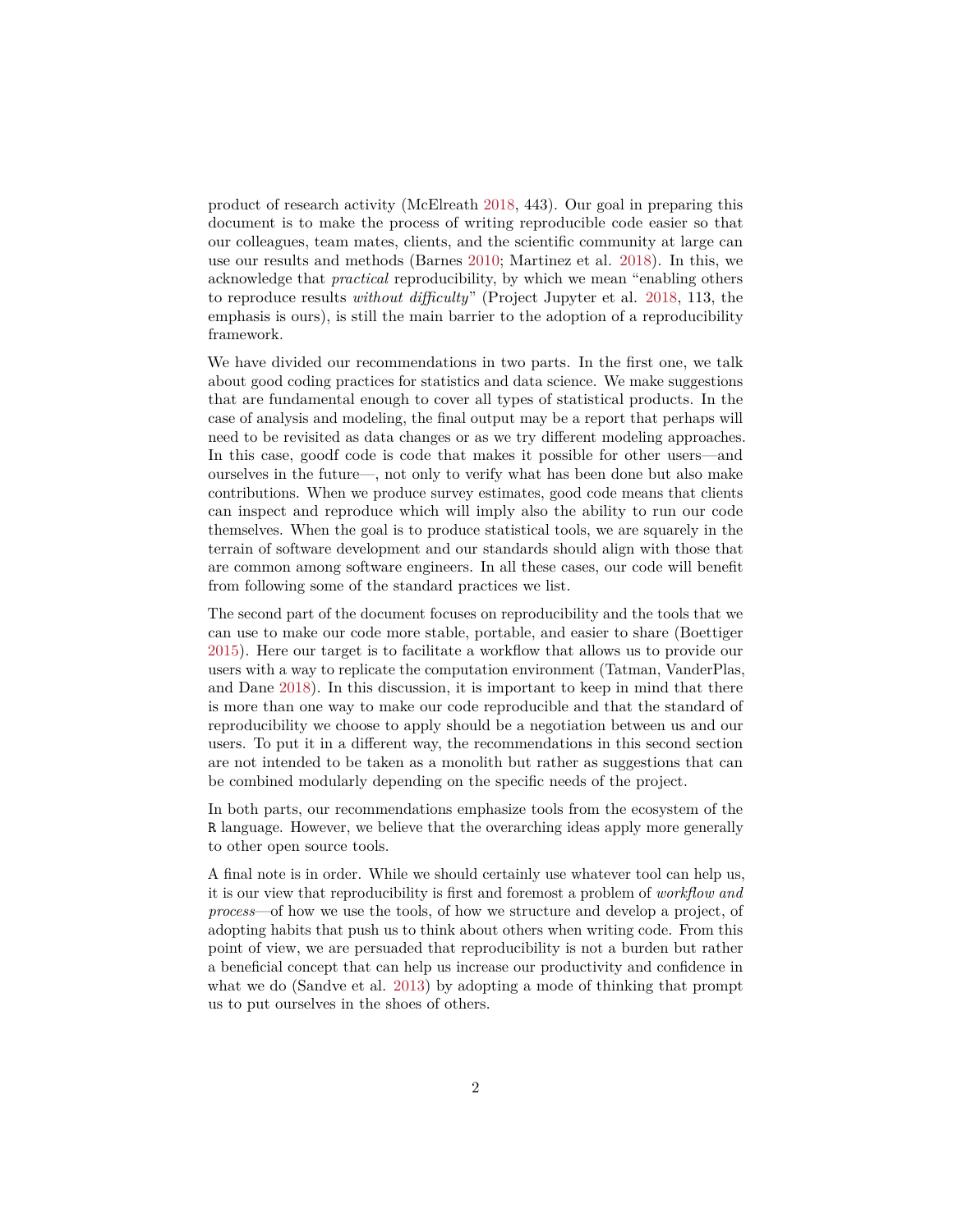## **1.1 Good coding practices improve reproducibility**

It does not matter if we are writing a one-off analysis or a module that will be used by others, we can benefit from having good tools that help us simplify the operations that are involved in making our code and environment reproducible by others, as we will see in the next section. However, the challenge we face is often not only technical but rather one of technique. What separates good code from bad code is, to a large extent, how the information is organized and conveyed. Our position is that, given a choice among alternative ways of writing a program, we should pursue the one that others will find easier to interpret. Thus, the idea of "good" code will revolve around an idea of *style,* which depends on our individual skills and creativity, but also on an opportunistic adherence to conventions, which we see here as an agreement between all users about how to coordinate in situations that admit several solutions. In that regard, good coding practices are those that aim at reducing the cognitive effort required to understand the intention of the code and how it operates (Wilson et al. [2014\)](#page-8-7).

### **1.1.1 Use idioms and conventions**

A consistent coding style is like orthography or punctuation: it makes code easier for others to read. Simple things like conventions on how to name functions or objects, what the maximum length of a line should be, or where to align the brackets that enclose the body of a function go a long way to make our code look like familiar territory to others. If possible, you should favor idiomatic alternatives (see, for instance, Johnson [2019\)](#page-8-8) to consistently adopt a style guide, such as the [Tidyverse Style Guide.](https://style.tidyverse.org/) To make the process easier, you should use code checkers such as [lintr](https://github.com/jimhester/lintr) that help you stay on track with the guide and to spot potential errors.

#### **1.1.2 Avoid assumptions about the execution environment**

It is convenient to work in a project assuming that it will be executed by others in a fresh session which means that they will not have access to artifacts or customizations from your personal environment (Blischak et al. [2016\)](#page-7-2). At the same time, be mindful of the changes that your code will make in someone else's session (Bryan [2017\)](#page-8-9): it is tempting to force the user to comply with our expectations about what resources are available and where but there are often better solutions. For instance, if you want to make sure that the user has a package installed, instead of stating install.packages() in your script, provide them with an renv file. Similarly, rather than setting a working directory in your script, which is a way of making potentially unrealistic assumptions about the folder structure of other people's machines (Wickham and Grolemund [2017\)](#page-8-10), use paths relative to the home of the project. Finally, avoid making unnecessary changes to the environment of the user by calling  $rm(list=ls())$ . It is hard to predict what you will be unnecessarily removing from your machine or from the user's machine.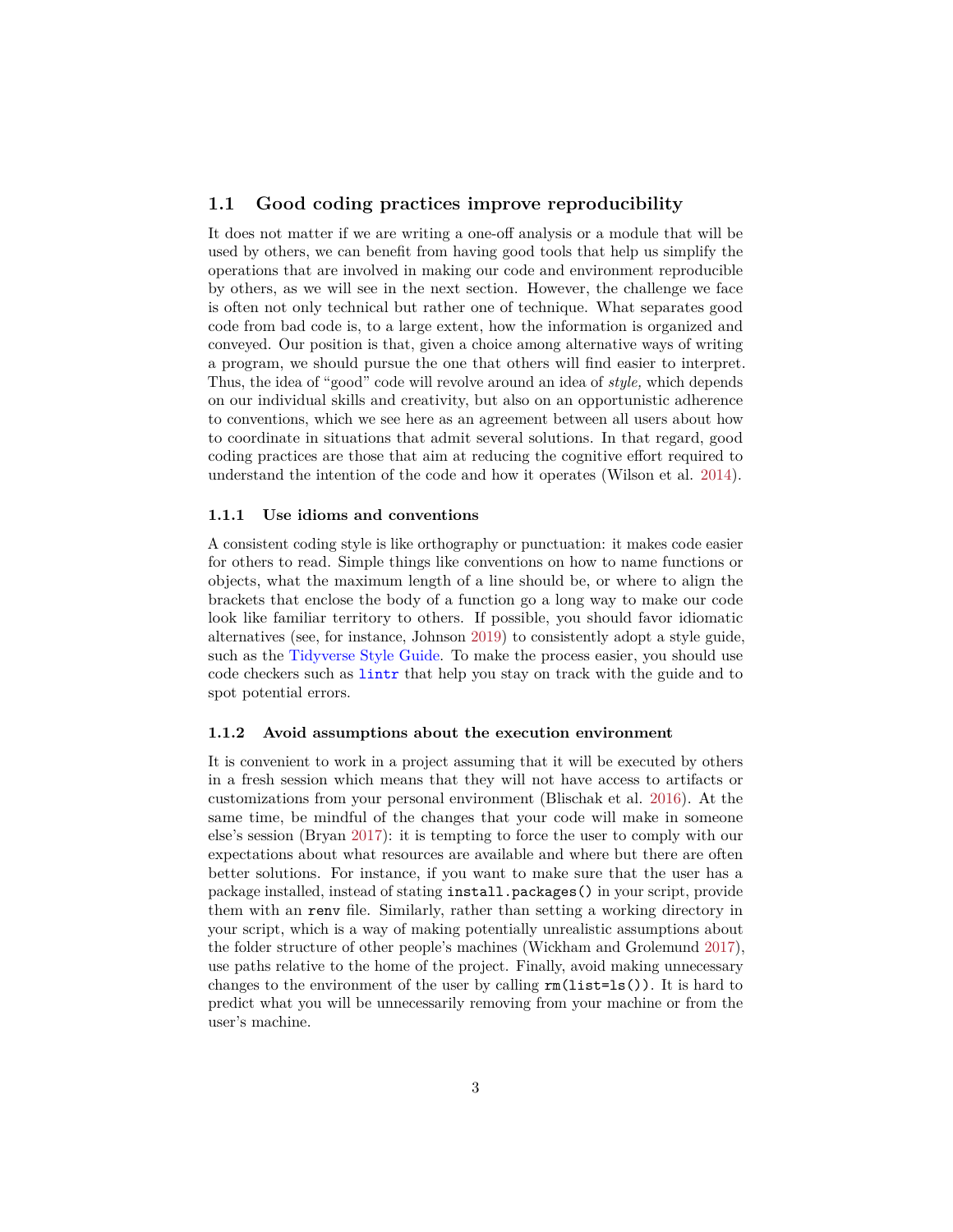### **1.1.3 Structure your code in predictable way**

Structure your code in a standard and predictable way so that it is easy for any reader to know where to find things. For instance, have separate folders for code, data, or images with easily recognizable and standard names and split your code at different logical points as opposed to sourcing everything from a single script. Does your script clean data, run analysis, and create figures? As a general rule, we think it is cleaner and easier to understand to have separate scripts performing specific tasks. The same idea applies to functionality. Ensure that your code abstracts and automates functionality in a way in which each piece does one thing well and one thing only (Salus [1994\)](#page-8-11). Does your function pull data from a data base and reshapes it? Would it be easier to understand if you split it so that data extraction and data transformation are two separate (even if connected) steps?

### **1.1.4 Document everything**

Documentation is the entry point to our code for a new person but also for our future selves. Make sure that each logical unit (scripts, functions, packages) includes a short description of what they do, leaving a trace of your thinking process if some decisions are not obvious from the code itself. Better than describing what the code does, document why the code does it in a particular way. Keep in mind that whatever seems trivial to you now may not still be obvious one year from now.

In packages, document classes, methods, and functions using documentation generators like [roxygen2](https://cran.r-project.org/web/packages/roxygen2/vignettes/roxygen2.html) making sure you are explicit about what comes in and what comes out. In the case of scripts, if you have a reason to not maintain your code under version control (see next section), include the author and date of the current version and archive older versions with a consistent and searchable file name.

We recommend using README files to help your reader understand what your code does, how it works, and what to expect from it. Think about a new user and give them a high level explanation about what the code does, how one uses it or the expectations about the resources that are available. We have found that the most useful README files are explicit, use examples, and a walk-through to help users understand how to use the code. Because credentials and personal information should never be hardcoded (Csefalvay [2018\)](#page-8-12), a README file is also the best place to document how passwords are expected to be passed to the code whenever they are needed.

### **1.1.5 Be defensive against errors**

Be stingy with dependencies. If you only need one function from a package, avoid importing everything from it. Similarly, if what you need to do can easily be expressed with the base distribution of R, do not import additional packages, especially if they are not commonly used or regularly maintained.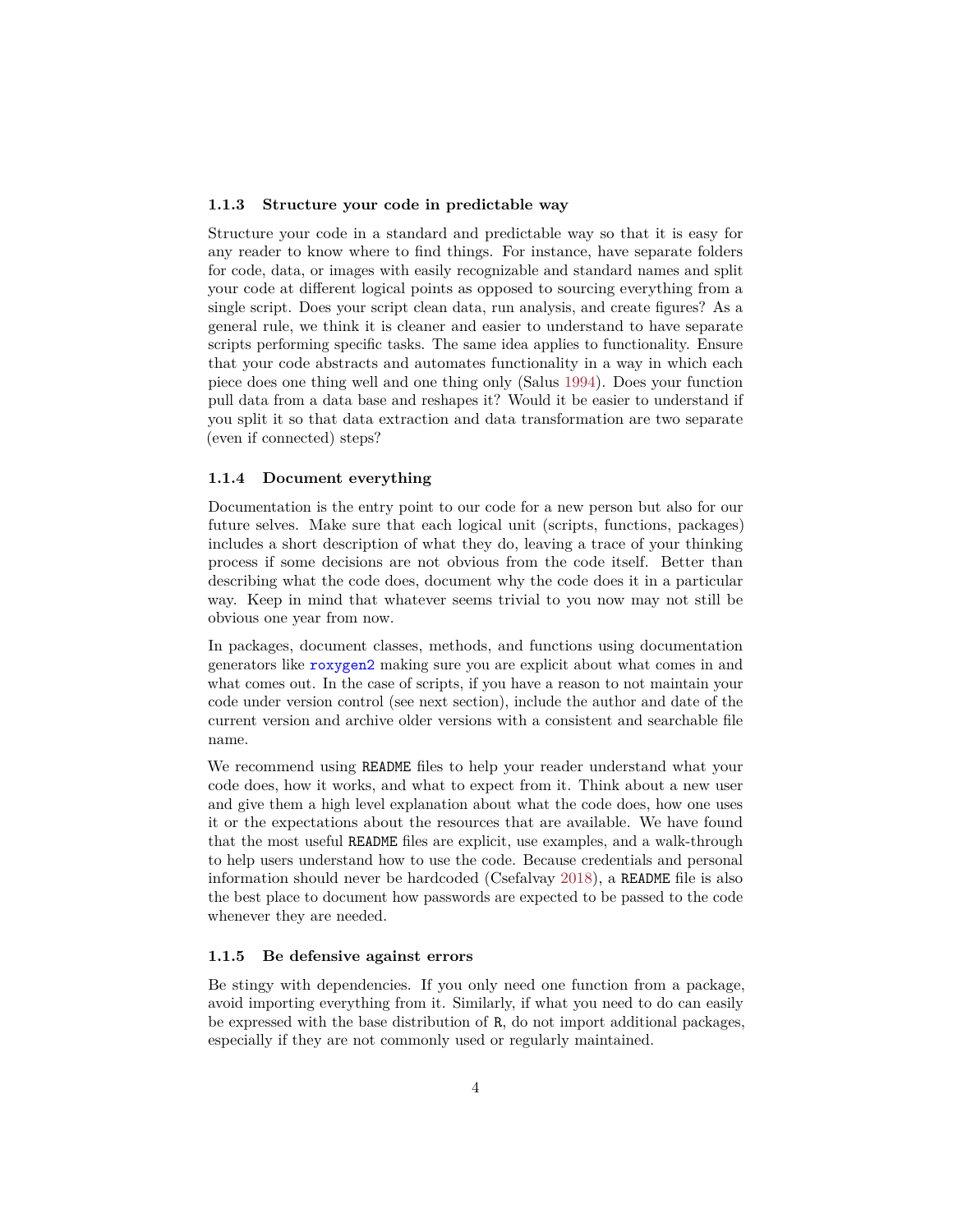Errors creep in during manual operations like copying data or results from one tool to another. It is too easy to copy the wrong input or to forget to update a report with the most recent numbers. If your code is part of an analysis that is intended to be read with comments, tables, or figures, use a notebook like [R](https://rmarkdown.rstudio.com/) [Markdown.](https://rmarkdown.rstudio.com/)

Tested code is more reliable code. In thinking about testing, we should consider whether each individual component is fit for use (unit testing), whether different components work correctly together (integration testing), and whether the system as a whole behaves as expected (system testing). Each level follows a similar logic: for every piece of code we write, we commonly are able to anticipate what must happen for a given input. For instance, if we write a function to perform addition and the inputs are 1 and 1, we can manually work out what a valid implementation must return (unit testing). In some other cases, however, all we can do is express high level expectations. If we implement a function to make extractions out of a uniform distribution in [0*,* 1], we cannot possible predict the exact return for each call but we will know that the implementation is wrong if it is not a float in the [0*,* 1] interval. Making these expectations as explicit as possible and incorporating them into the code using [testthat](https://testthat.r-lib.org/) or [assertr](https://cran.r-project.org/web/packages/assertr/vignettes/assertr.html) as part of the design can allow others to verify that the code behaves as intended (Wilson et al. [2014\)](#page-8-7).

A complete strategy to ensure that the code meets the requirements and that it correctly does what we want often requires more than the adoption of good individual workflows and tools. Instead, it often depends on incorporating a formal process for development that favors transparency, introduces periodic reviews by peers, and builds upon tests as the foundation of the development strategy. The different approaches to manage the life-cycle of the code—including assessment, testing, and quality assurance—are outside the scope of this document but we encourage the reader to consult a high-level overview like Bourque and Fairley [\(2014\)](#page-7-3).

# **2 A toolkit for reproducibility**

Reproducibility speaks to the computational dimension of statistical research and practice. In the context of statistics and data science, reproducibility means that our code—a map from data to estimates or predictions—should not depend on the specific computational environment in which data processing and data analysis originally took place.

The challenge that we need to address is the following. The packages we use undergo changes through different iterations. Sometimes these changes are not backwards compatible which means that the same snippet of code can change its meaning in the future because we, as package developers, may alter what a function does in order to better suit our own needs. In addition, packages have dependencies themselves which may introduce changes in our code indirectly.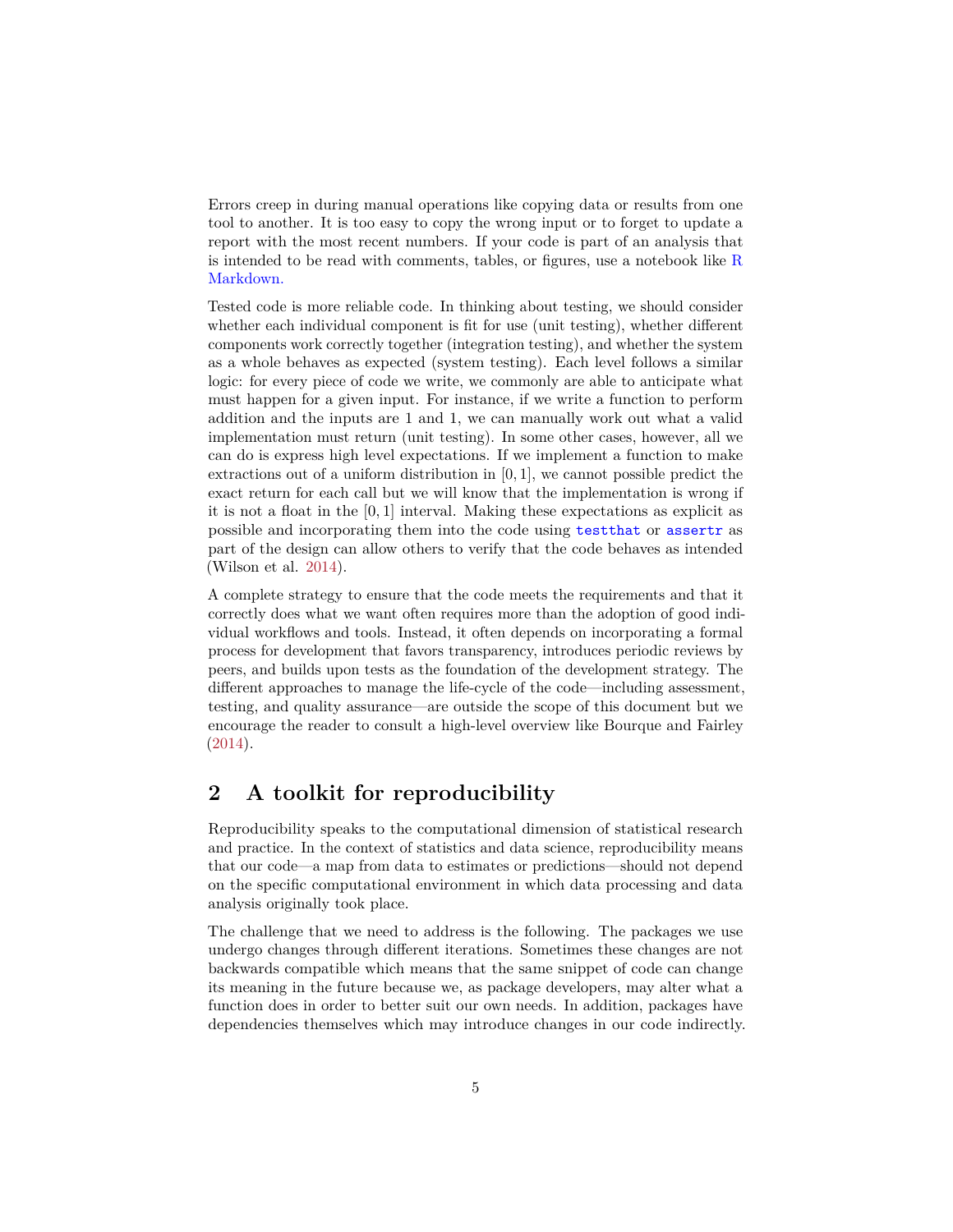Without being a call to remove *all* dependencies, it is helpful to see things from the perspective that "[d]ependencies are invitations for other people to break your package" (Eddelbuettel [2018\)](#page-8-13). Thus, our first goal is to ensure that we will be able to replicate in the future the exact network of dependencies that we used today to run our analysis.

The same concept can be rolled up to the level of the statistical environment itself. R changes and sometimes the changes affect the original intention of our code. The R environment may introduce effects through a subtle mechanism: computations can be affected by *how* R was installed—some routines may not work or work unexpectedly depending on system-level dependencies. Consequently, we will want to ensure that our user is aware that our code is tied to a particular version of R and provide them with a way of running the code under conditions as similar as possible as the ones we originally used.

Finally, even with the same computational environment, results may be different depending on the version of the code and the order in which it was executed. Say that, for instance, our project uses data that is processed through three scripts A, B, and C in sequence. Is it possible that running B before A will change the output that C needs? How can we make sure that the user knows what needs to be run and in which order to reproduce our results? What is more, knowing that those three scripts can change over time, how can we make sure that the user is indeed looking at the correct version of the code *and* data?

The recommendations below address these issues. Although they favor specific tools, it is important to be aware that the toolkit that is available to us is constantly evolving and that, as a result, the best tools are likely to change over time. Keeping an eye on the literature and on what our scientific community is doing is thus as important as mastering specific tools. Also, common sense is the best guiding principle: not all projects face the same demands and, rather than blindly applying the same solution to all possible scenarios, we recommend being thoughtful about the combination of tools that best serve the project at hand.

## **2.1 Embrace version control**

Our code evolves throughout the life of the project. It is expected—and even trivial to say—that specific results are tied to specific versions of the code and the data. Being able to go back and forth between these different versions helps us declare the provenance of a given result. Have we changed the way a variable is recoded? Did we use a different model? Was the data edited to correct an error? Having the code in version control system such as [git](https://git-scm.com/) will help us keep track of different versions of the code without having to rely on *ad hoc* solutions like renaming files with dates or the author's initials. Suites like [Github](https://github.com/) or [GitLab](https://about.gitlab.com/) offer integration of version control systems with other tools that can be used for issue tracking, which we have found useful to simplify the process of discussion and documentation. While not as standard yet, we want to mention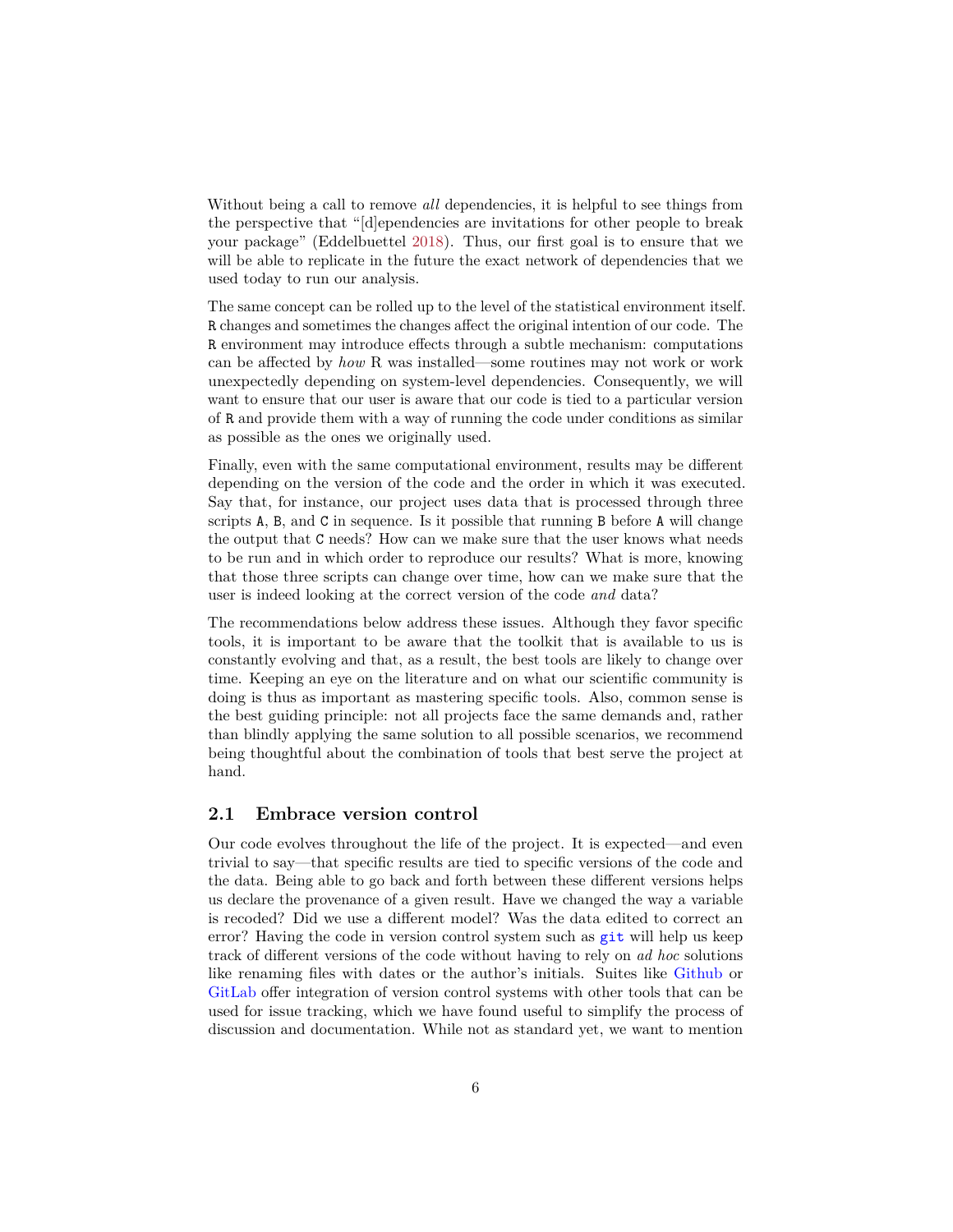that are tools available to maintain the data itself under version control such as [dvc](https://dvc.org/) even although, with a goal of data sharing in mind, the challenge is more likely on the side of standards (Tierney and Ram [2020\)](#page-8-14).

## **2.2 Document code dependencies**

We recommend the use of a dependency manager to ensure that you document the exact versions of the packages that were installed when you ran the code for the last time. For R, [renv](https://rstudio.github.io/renv/articles/renv.html) is a good choice. renv will create a fresh library for your project and then incrementally add the packages that you need to a .lock file (a JSON file) that lists not only the version that you installed but also the source from which it was installed (Did you install version 2.2.1 of devtools from CRAN or did you install it from commit 00bc51e from GitHub?). Sharing the environment you used for your analysis can then be as simple as distributing the .lock file along with your code so that any user can install the exact same dependencies you used.

## **2.3 Simplify code execution**

If your analysis spans more than one script you will want to have a tool that helps you declare:

- 1. the order in which scripts are supposed to be run,
- 2. the input that each script expects, and
- 3. the output that each output produces

By describing the steps that go from the raw data to the deliverable as a concatenation of inputs and outputs connected by different scripts, tools like [make](https://www.gnu.org/software/make/manual/html_node/Introduction.html#Introduction) or [drake](https://github.com/ropensci/drake) help you ensure that user that repeat the exact same process that you used. Do you first need to run script A and then script B before the input that C uses is ready?

As an additional advantage, because pipeline managers know whether the input to a script has changed, they can save time by deciding if something needs to be re-run or not. If the input to script B has not changed and C only uses that output from B then there is no need to execute B or C again. This behavior is exceptionally useful whenever the code in B takes a very long time to execute.

### **2.4 Declare your infrastructure as code**

Sometimes a project will depend on a specific version of R. Perhaps the same code will produce different results in a different version of R because the behavior of some function has changed. Or maybe it will not work because some dependencies are only available for a particular version of R. In those cases, it is helpful to have an isolated environment in which you can install and configure the specific version of R that you need and ship to the user. Using [Docker](https://www.docker.com/) is a good idea if you need guarantee the portability of the analysis so that the user can stand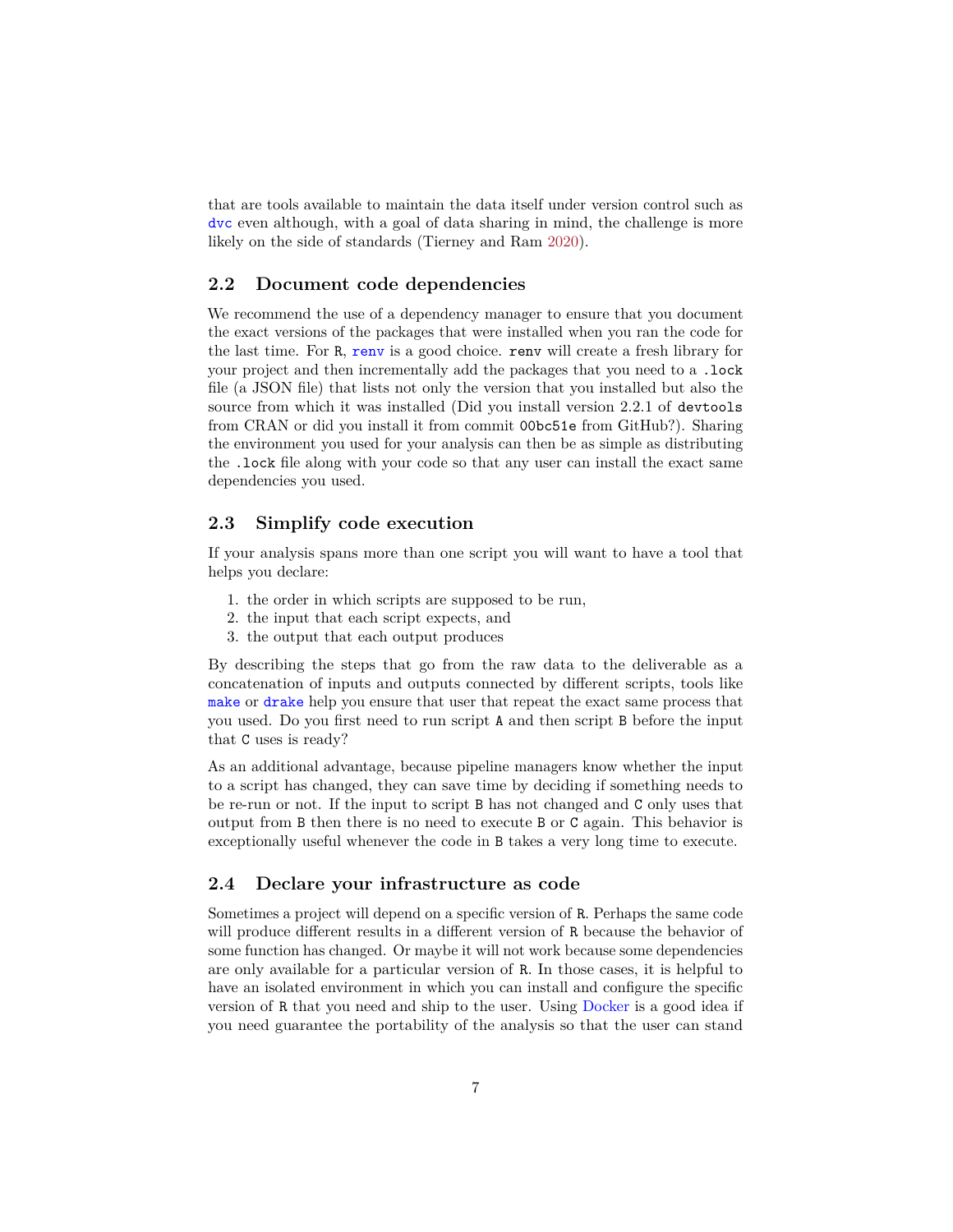up the same computational environment that you used—all the way down to the operating system. More importantly, you can declare the computational environment *as code* so that replicating it does not need detailed instructions for a human to execute.

The [rocker](https://github.com/rocker-org/rocker) team generously provides access to a repository of Dockerfiles to build images using different versions of R and, even more helpful, different standard configurations of R so that you do not need to install all the dependencies that are required for the **[tidyverse](https://hub.docker.com/r/rocker/tidyverse)** or  $\frac{1}{4}$ F<sub>F</sub>X/[pandoc](https://hub.docker.com/r/rocker/verse) to work.

## **3 Conclusions**

In this document, we have tried to make the case that reproducibility is an evolving, collaborative enterprise between the members of the research community at large. The recommendations we have made in the previous pages take the view that reproducibility is largely a combination of automation (to reduce the number of manual tasks that are required to execute the code correctly) and thoughtfulness (to ease the burden that is required from users to understand what the code does). In that regard, reproducibility in the context of statistics and data science can take advantadge of the practices that are common in software engineering even if we need to understand that, in our role as professionals in the collection, analysis, and interpretation of data, we face distinct challenges due to the nature of the artifacts we interact with (i.e., data), the type of output we produce (i.e., estimates), and our own technical background and priorities. In that regard, we think it is important to adopt a perspective in which good tools that favor computational reproducibility *complement* good practices and processes that make research more transparent and, consequently, more accessible to other people.

# **References**

- <span id="page-7-0"></span>Barnes, Nick. 2010. "Publish Your Computer Code: It Is Good Enough." *Nature* 467 (7317): 753–53.
- <span id="page-7-2"></span>Blischak, John, Daniel Chen, Harriet Dashnow, and Denis Haine. 2016. "Software Carpentry: Programming with R." [http://swcarpentry.github.io/r-novice](http://swcarpentry.github.io/r-novice-inflammation)[inflammation.](http://swcarpentry.github.io/r-novice-inflammation)
- <span id="page-7-1"></span>Boettiger, Carl. 2015. "An Introduction to Docker for Reproducible Research, with Examples from the R Environment." *ACM SIGOPS Operating Systems Review, Special Issue on Repeatability and Sharing of Experimental Artifacts.* 49 (1): 71–79.
- <span id="page-7-3"></span>Bourque, Pierre, and Richard E Fairley. 2014. *Guide to the Software Engineering Body of Knowledge (SWEBOK: Version 3.0)*. IEEE Computer Society Press.